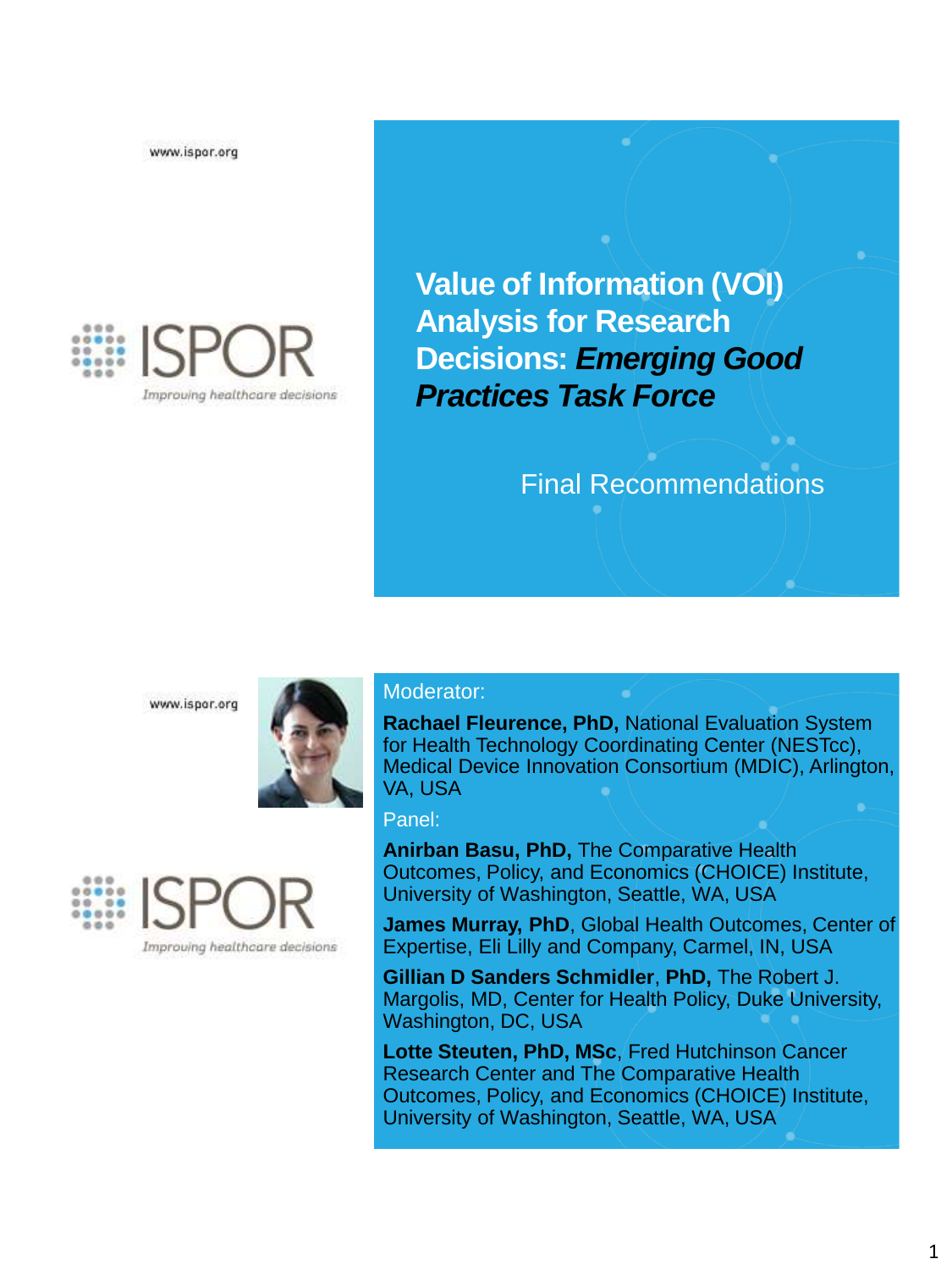# : ISPOR

- **Claire Rothery, PhD**, **Co-Chair,** Senior Research Fellow, University of York, York, England, UK
- **Elisabeth Fenwick, PhD**, **Co-Chair,**Senior Principal, Health Economics, ICON plc, Abingdon, UK
- **Anirban Basu, PhD**, Professor, Department of Pharmacy, University of Washington, Seattle, USA
- **Salah Ghabri, MD, PhD,** Health Economist, Department of Economic and Public Health Evaluation, Haute Autorité de Santé, Paris, France
- **Saskia Knies, PhD,** Senior Advisor Pharmacoeconomics at National Health Care Institute (Zorginstituut Nederland), Diemen, the Netherlands

# **# ISPOR**

**3**

www.ispor.org

#### **Task Force Members continued…**

- **Erik Koffijberg, PhD,**Associate Professor of Health Economics, University of Twente, Enschede, The **Netherlands**
- **James F. Murray, PhD,** Research Fellow, Global Health Outcomes and Real World Evidence, Center of Expertise, Eli Lilly and Company, Indianapolis, USA
- **Gillian D. Sanders Schmidler, PhD**, Professor of Population Health Sciences and Medicine, Duke Clinical Research Institute, Duke University, Durham, NC, USA
- **Lotte M.G. Steuten, PhD,**Associate Member/Professor, Fred Hutch HICOR / University of Washington – Department of Pharmacy, Seattle, USA
- **Mark Strong, PhD**, Section Director, Public Health, University of Sheffield, Sheffield, England, UK **4**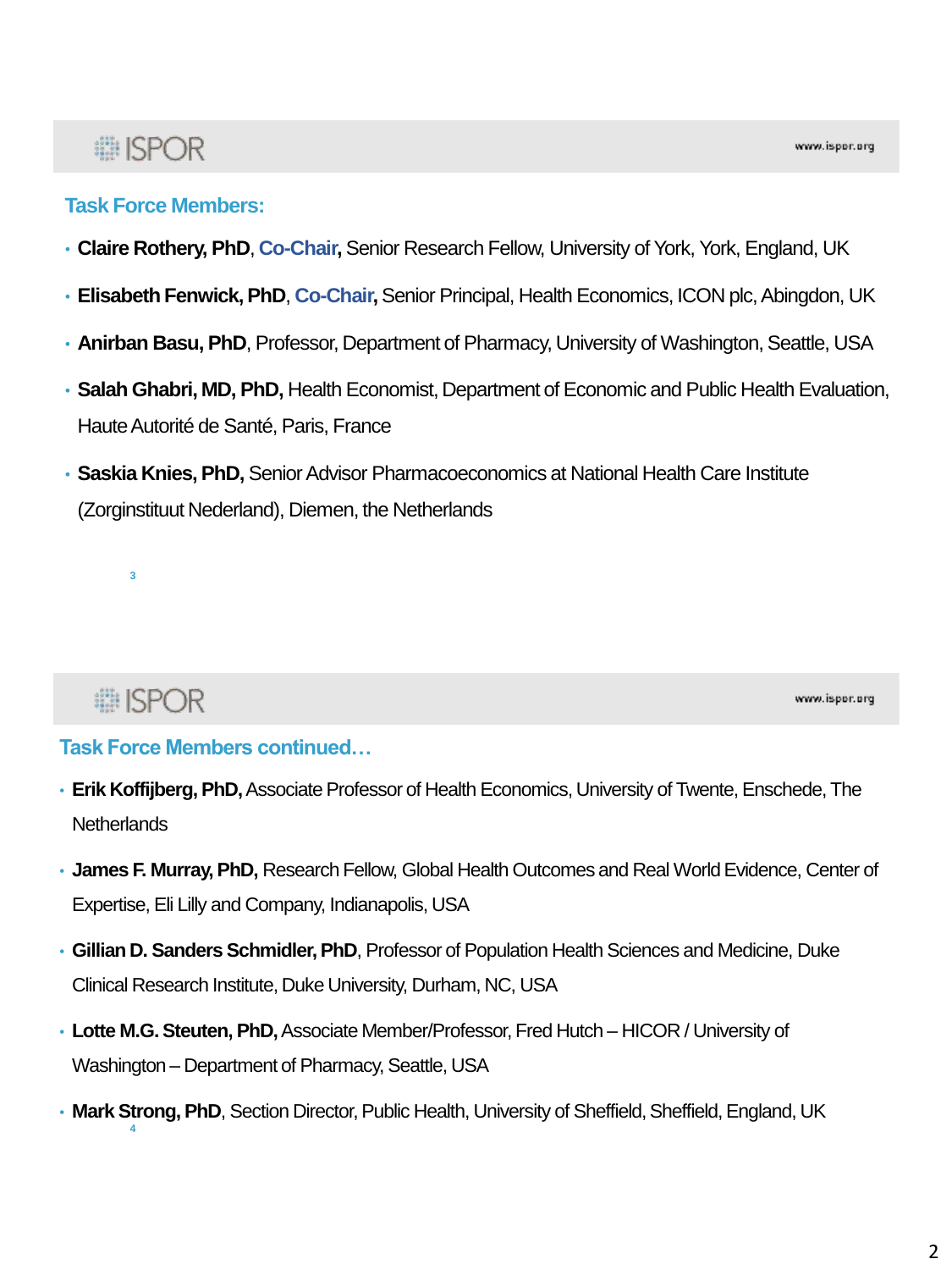

**■ISPOR** 

www.ispor.org

## **Task Force Objectives**

Develop good practice guidance for VOI analysis methods to:

- Characterize uncertainty and perform VOI
- Aid in presentation and interpretation of VOI results
- Reduce barriers to VOI implementation
- Improve patient and health system performance outcomes

The task force will follow directly on from the ISPOR-SMDM Modelling Good Research Practices Task Force on Model Parameter Estimation and Uncertainty (Briggs et al., 2012) and the methods used to address recommendations in the ISPOR Good Practices for Performance-Based Risk-Sharing Arrangements Task Force Report (Garrison et al., 2013).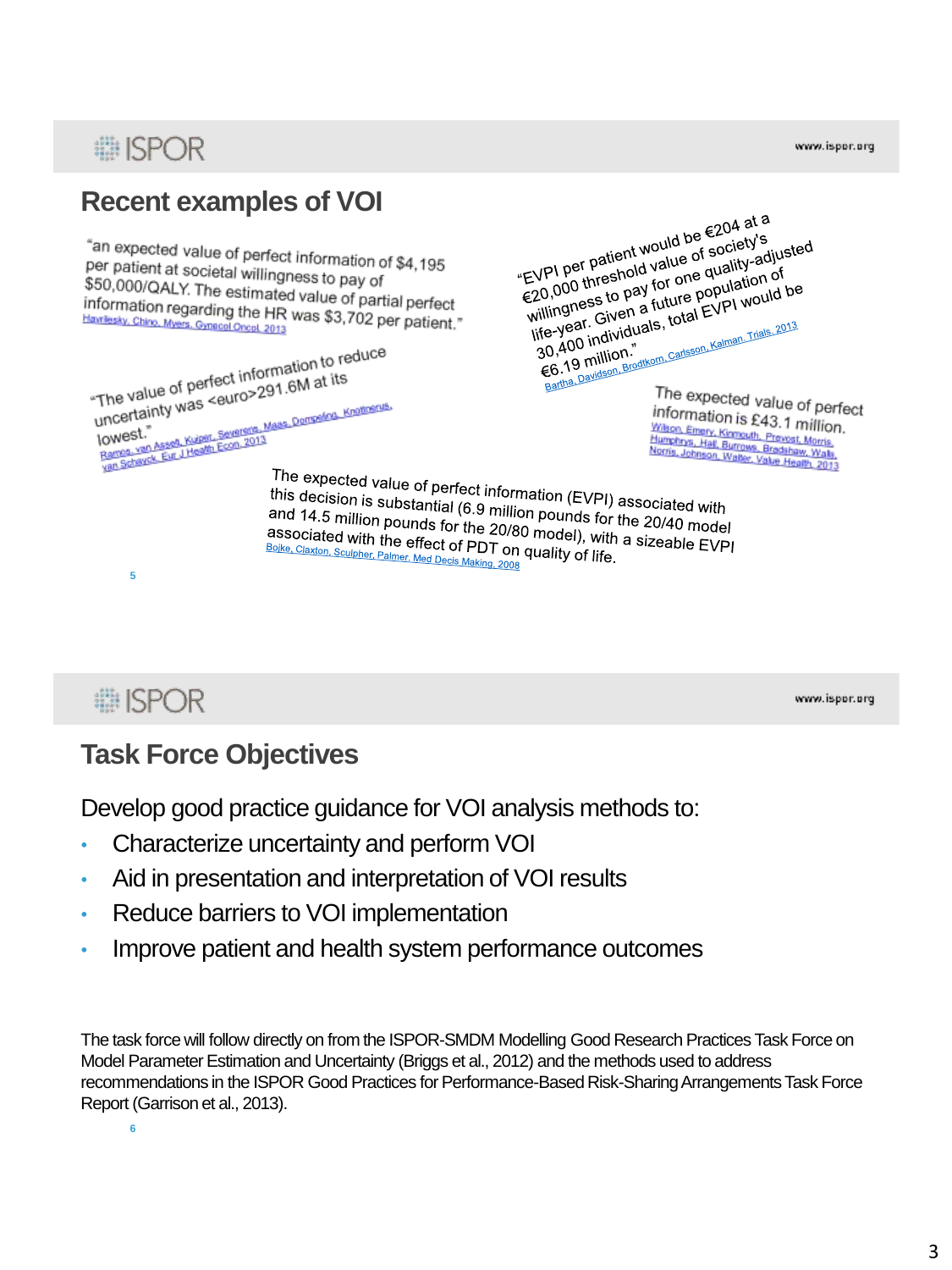# : ISPOR

# **Specific Aims**

- Explain the importance of quantifying uncertainty and the value of further research for research prioritization decisions
- Develop recommendations to assess when additional evidence is required to reduce uncertainty in decision making
- Identify key steps and recommendations for good practices of performing, reporting, presenting and interpreting results of VOI analysis
- Provide clarity on how results of VOI analysis can be embedded into decision making processes
- Develop recommendations for use of VOI in jurisdictions that do not use cost-effectiveness information
- Identify areas where continued methodological development in VOI techniques is warranted

**■ISPOR** 

**7**

www.ispor.org

#### **Report 1 – An Introduction**

#### **Audience:**

- decision makers / health care payers
- stakeholder groups making research prioritization decisions

#### **Content:**

- Role of VOI analysis
- Definition of VOI concepts and terminology
- Overview of steps to conduct a VOI analysis
- Types of healthcare decisions supported by VOI analysis
- Implications for research and policy decisions with discussion of/references to examples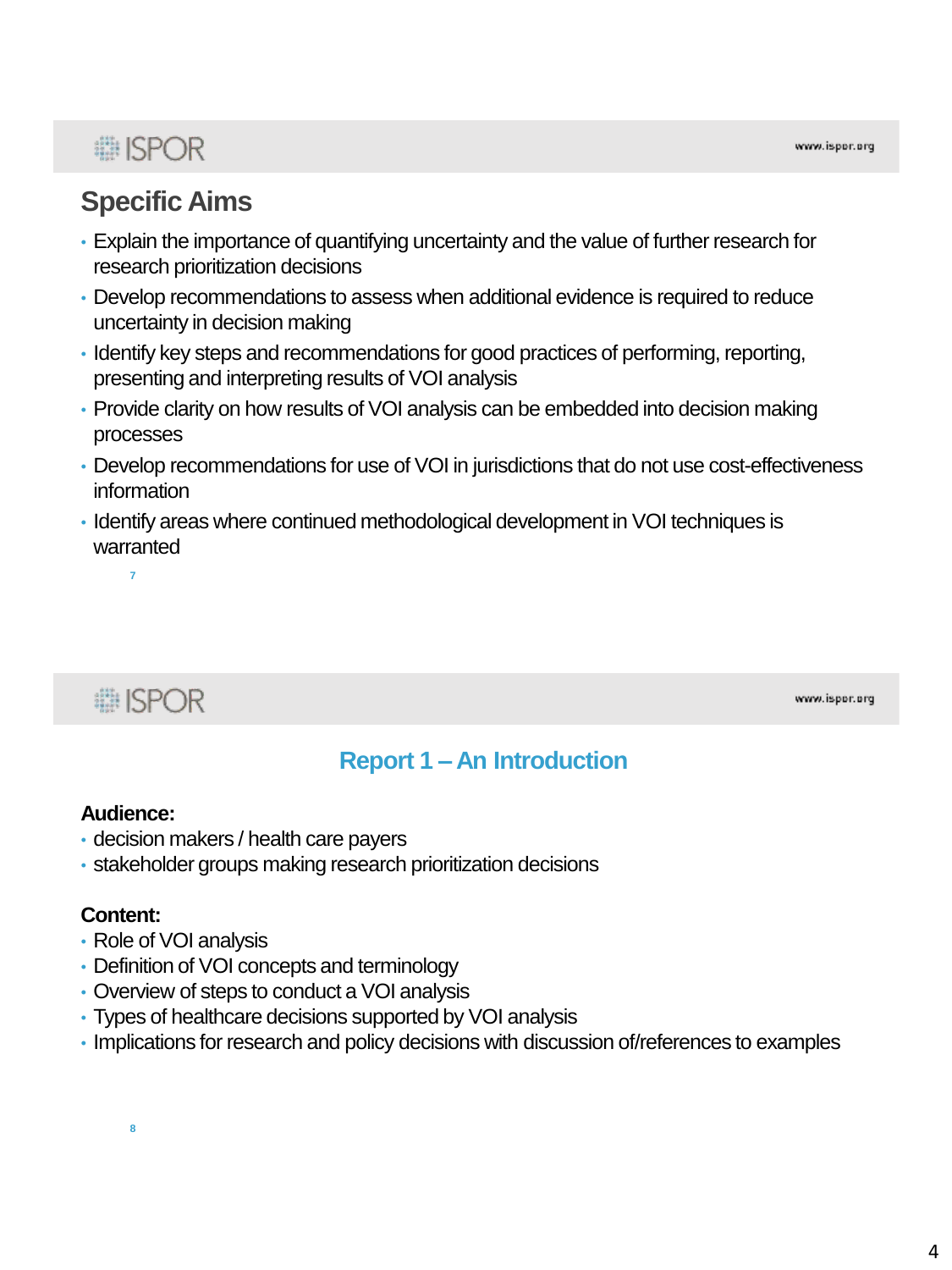#### **Report 2 - Analytical Methods**

#### **Audience:**

• methodologists or analysts undertaking VOI analysis to inform decision making

#### **Content:**

- Characterizing sources of uncertainty for VOI
- Key concepts, definitions and notation of VOI
- Methods for computing EVP(P) and EVSI
- Reporting of VOI results
- Other considerations
	- minimal modelling describe how to monetize the value of further research
	- relevance of VOI in different contexts
- Resources, skills and software

# **■ISPOR**

**9**

www.ispor.org

#### **Forum Presentation**

- 1. Overview of VOI
- 2. A selection of the Good Practice Recommendations
- 3. Discussion:
- VOI in practice
- Barriers and potential solutions
- Implications

Perspectives:

- Funders of research
- **Industry**
- Academic/Analyst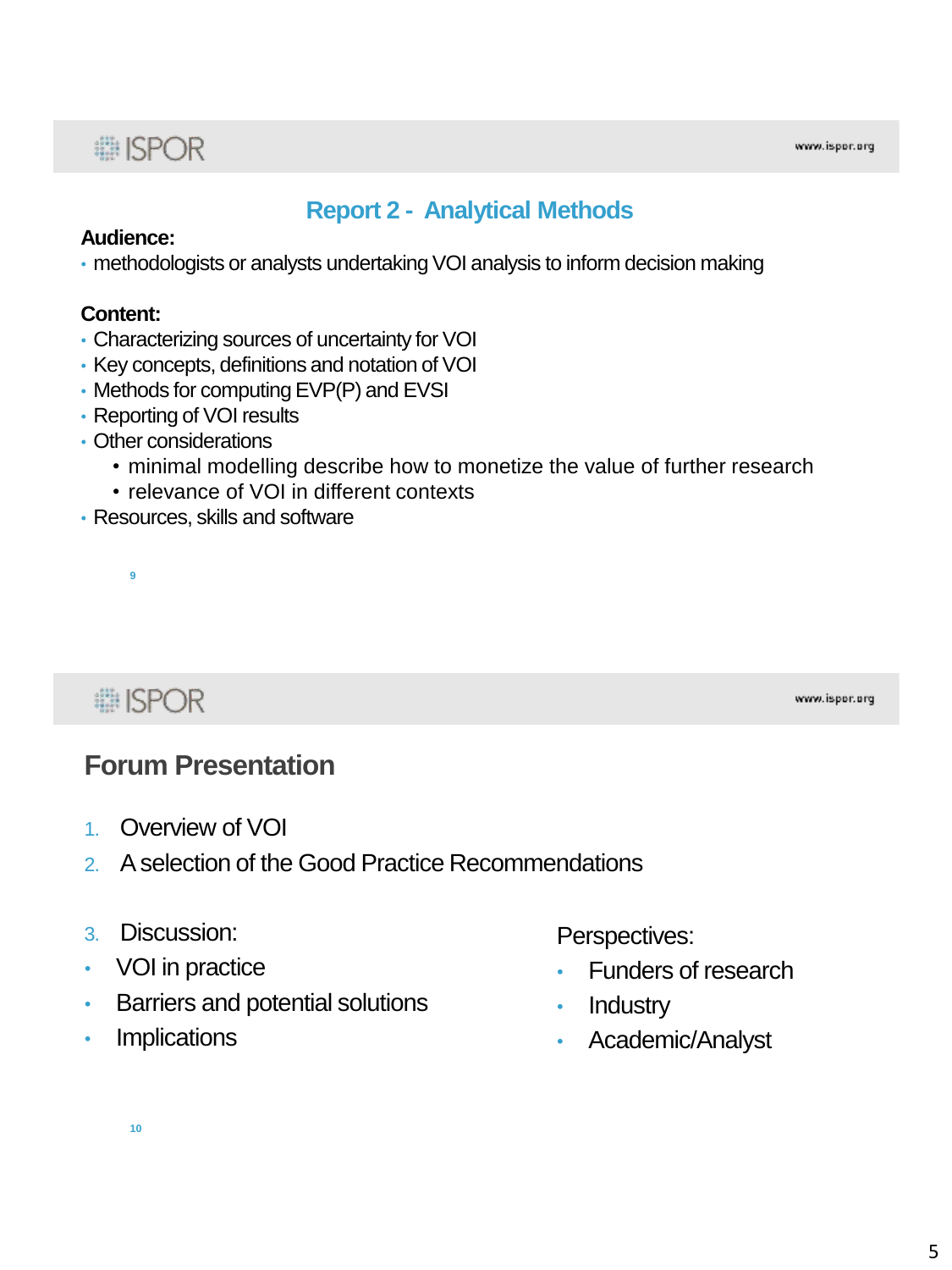

# **i ISPOR**

#### **What is VOI?**



**By a show of hands:** 

#### **Is it worth to conduct another trial?**

www.ispor.org

**A: Yes B: No C: That depends D: Only if I am the 1st author**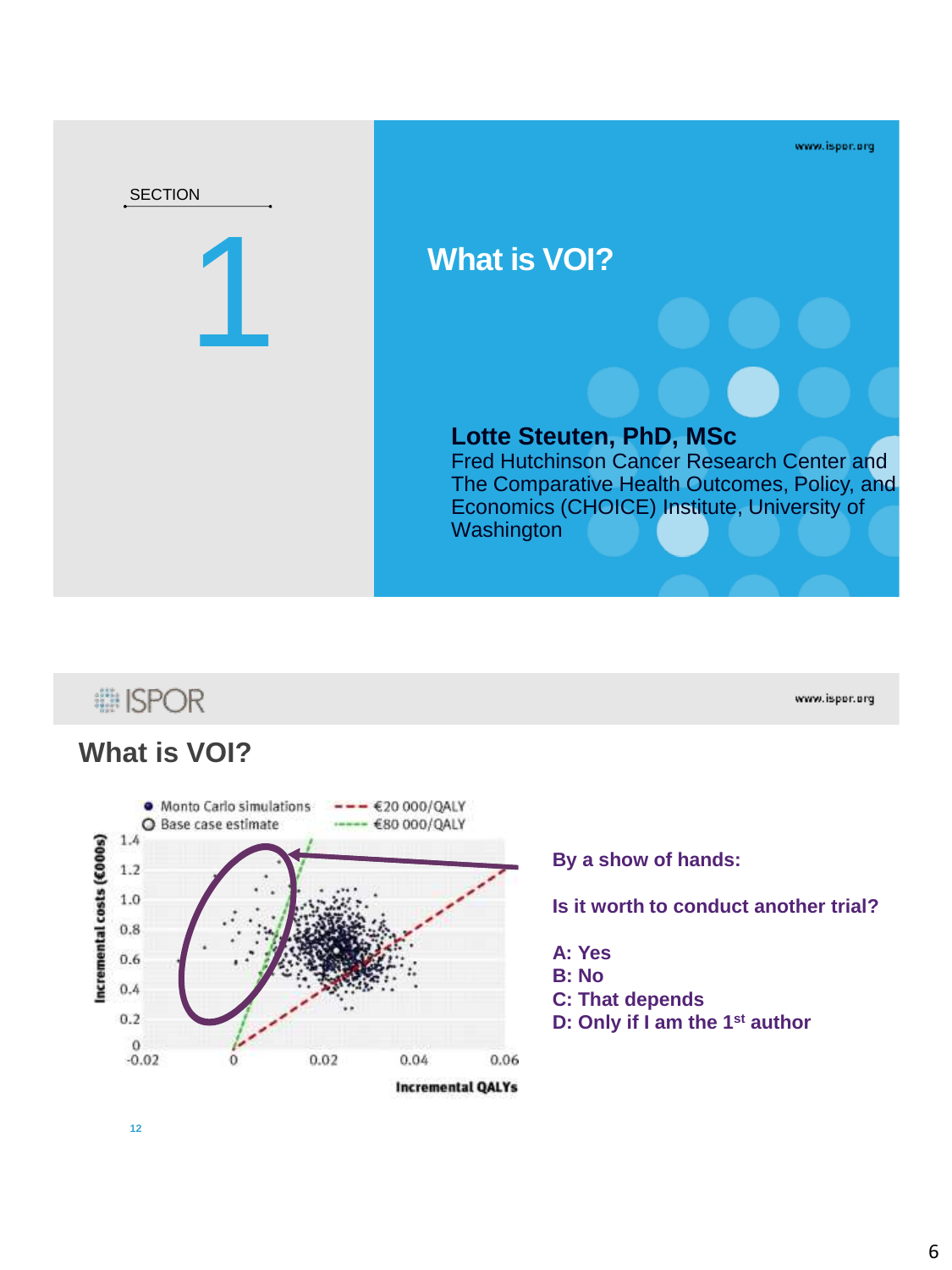# **... ISPOR**

### **VOI: An intuitive example**

- One bag contains \$100, while the other \$0.
- You must choose one (and only one!) bag



• How much would you pay to look inside one bag before making your decision?

**■ISPOR** 

**13**

ь

www.ispor.org

#### **Decision tree**

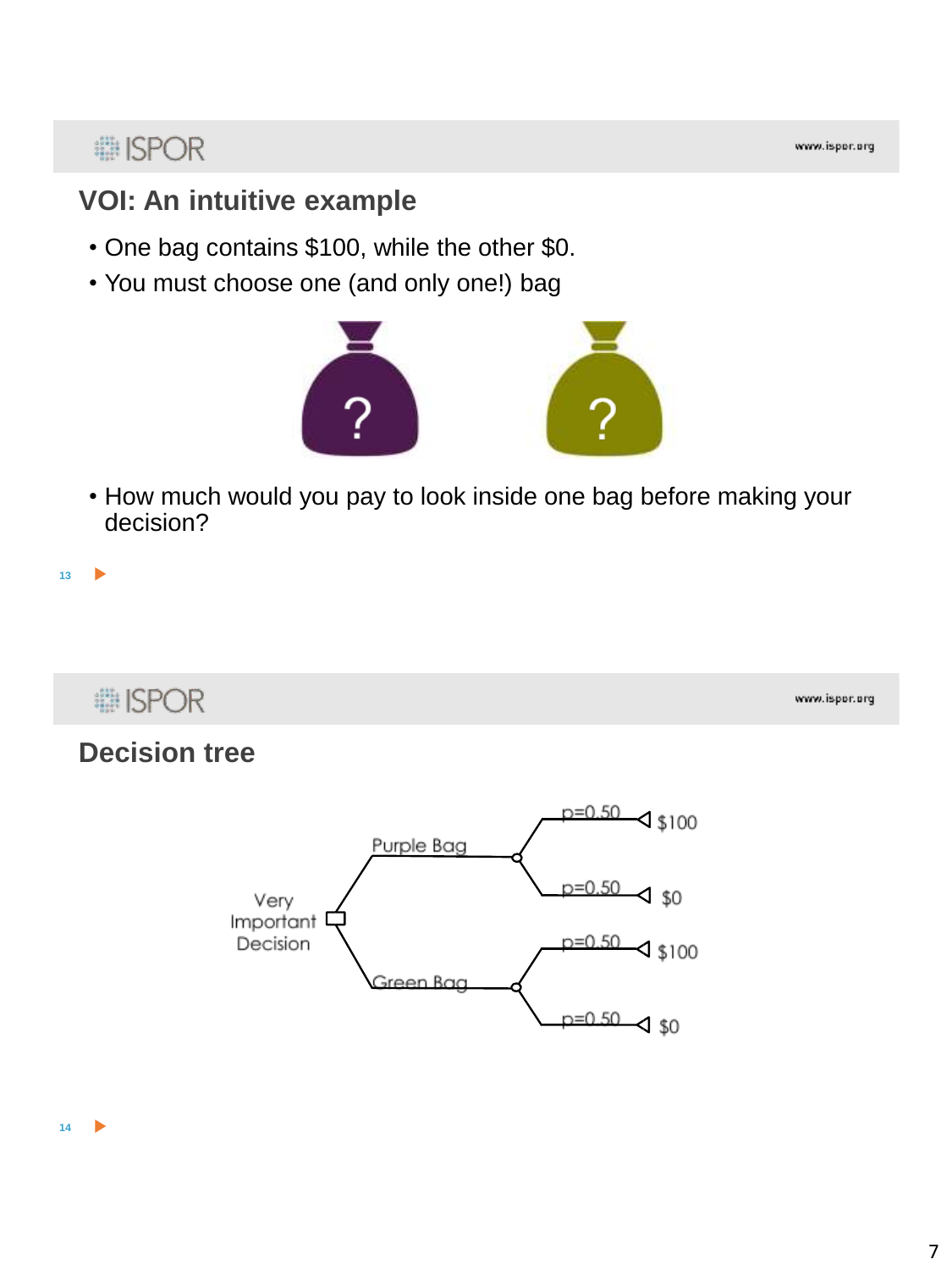



- Without looking inside you have a 50:50 chance of winning \$100.
	- $\cdot$  Expected value = \$50 (50% of \$100)
- After looking inside (i.e. with PERFECT information) there is a 100% chance of winning \$100.
	- $\cdot$  Expected value = \$100
- Expected value of perfect information (EVPI)=\$100-\$50 =\$50



- What happens to VOI when there is more uncertainty?
- Expected value without peeking is now only \$20.
	- 20% of \$100
- Value of PERFECT information is still \$100.
- Expected value of perfect information (EVPI\*) =
	- $$100 $20 = $80$
- Value of information is higher when there is more uncertainty.

\*peeking in 4 bags

**16**

**15**

ь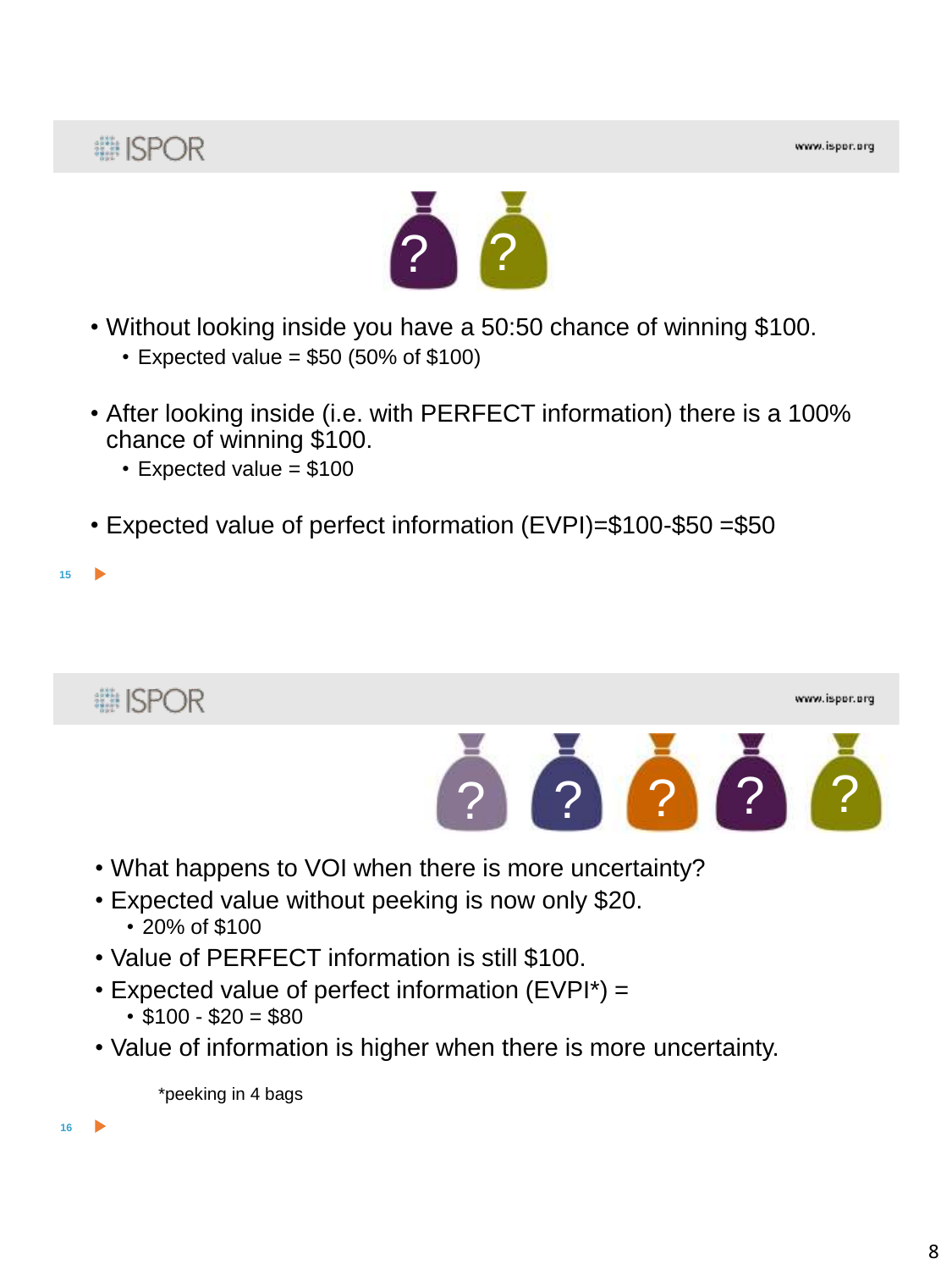www.ispor.org



- One bag now contains \$1000!
- Expected value with CURRENT info is now \$500.
	- 50% of \$1000
- Value of PERFECT information is \$1000.
- Expected value of perfect information =
	- $•$  \$1000- \$500 = \$500
- Value of information is higher when consequences of a (wrong) decision are larger.

#### **17**

# **■ISPOR**

www.ispor.org

#### **VOI metrics**

- $\cdot$  EVPI = expected cost of uncertainty
- $\cdot$  EVPPI = expected cost of uncertainty about (groups of) individual parameters
- $\cdot$  EVSI = expected reduction in uncertainty by a trial of a given sample size n
- $\cdot$  ENBS = EVSI minus costs of a study with sample size n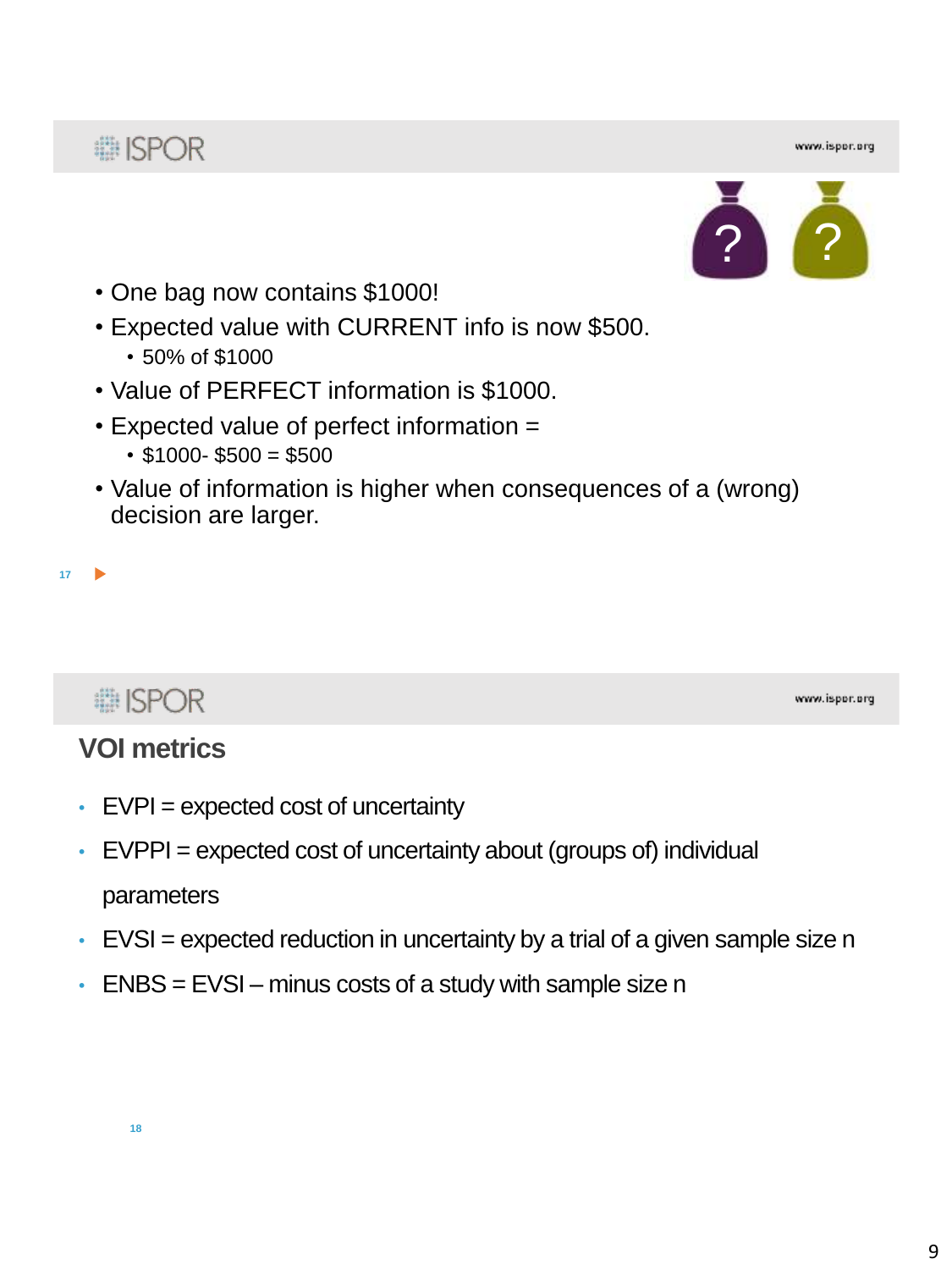

# **■ ISPOR**

www.ispor.org

# **Paper I Objectives**

- 1. Introduce VOI analysis
- 2. Explain why it should be important to decision-makers
- 3. Identify the types of healthcare decisions that can be supported by VOI analysis, as well as its limitations
- 4. Describe how the methods should be used and how the results should be interpreted
- 5. Explain how VOI analysis can support decision-making in different contexts.

The report does not provide detail on the costing or grading of evidence from specific studies.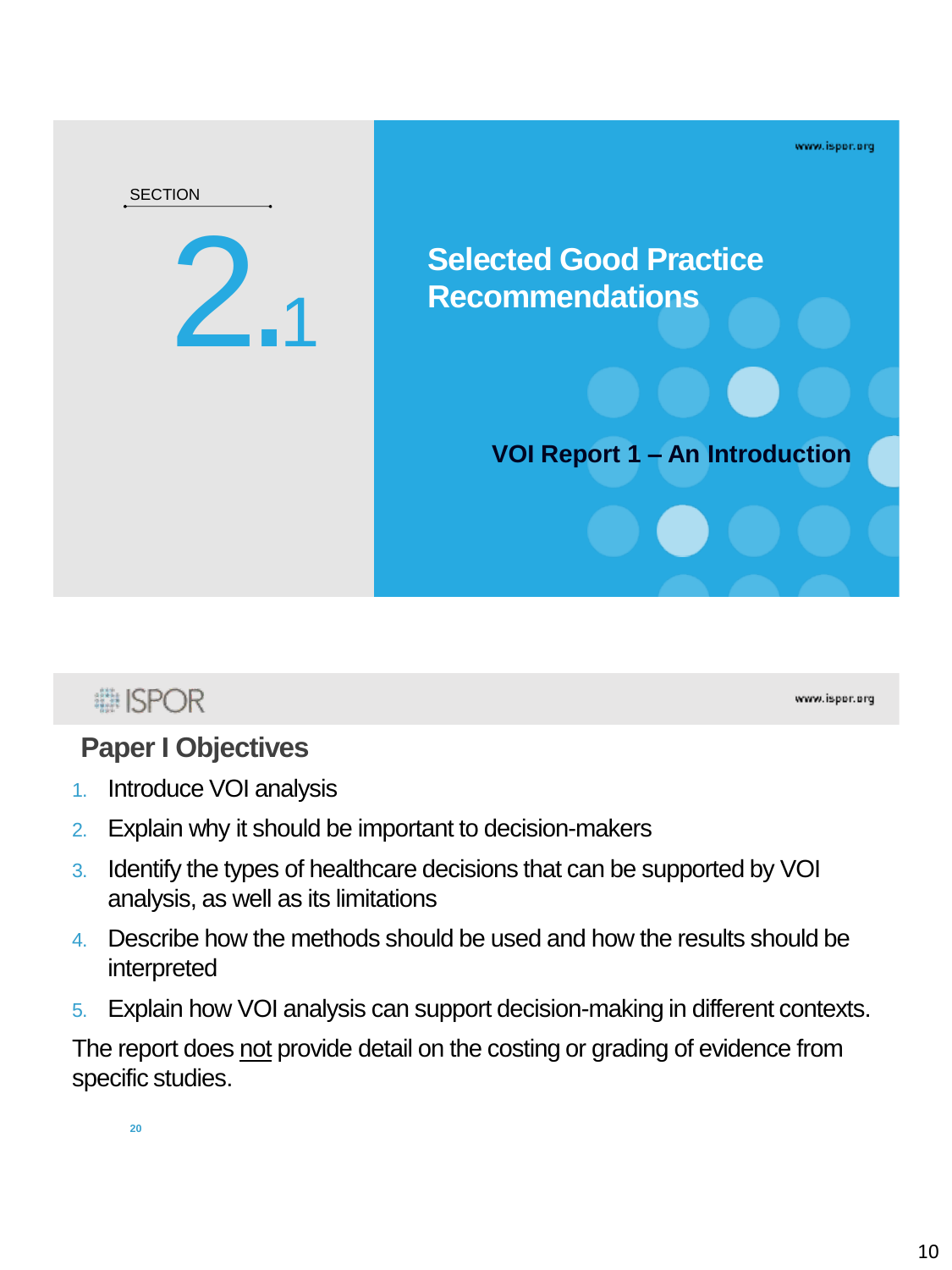## **Selected Good Practice Recommendations – Report 1**

- For a proper quantitative assessment of uncertainty, which accounts for uncertainty in all parameters simultaneously, a probabilistic analysis of the decision model is required.
- The decision model should be determined by the decision problem; NOT simply by data availability.
	- All current evidence should be considered with the uncertainty appropriately characterized.
	- Parameters should not be excluded due to a lack of data as anything not captured in the model structure or parameters will not be captured in VOI.

**21**

# **■ISPOR**

www.ispor.org

## **Selected Good Practice Recommendations – Report 1**

- The size of the beneficiary population should be calculated based on the prevalent and/or incident cohorts as appropriate given the decision problem.
	- The beneficiary population should be reduced by the number of patients to be enrolled in a future study if the decision is delayed to gather more information, as they will generally not benefit from the information yielded.
- Justification for the effective time horizon should be stated explicitly, and the impact of alternative durations on the VOI results should be explored in a scenario analysis.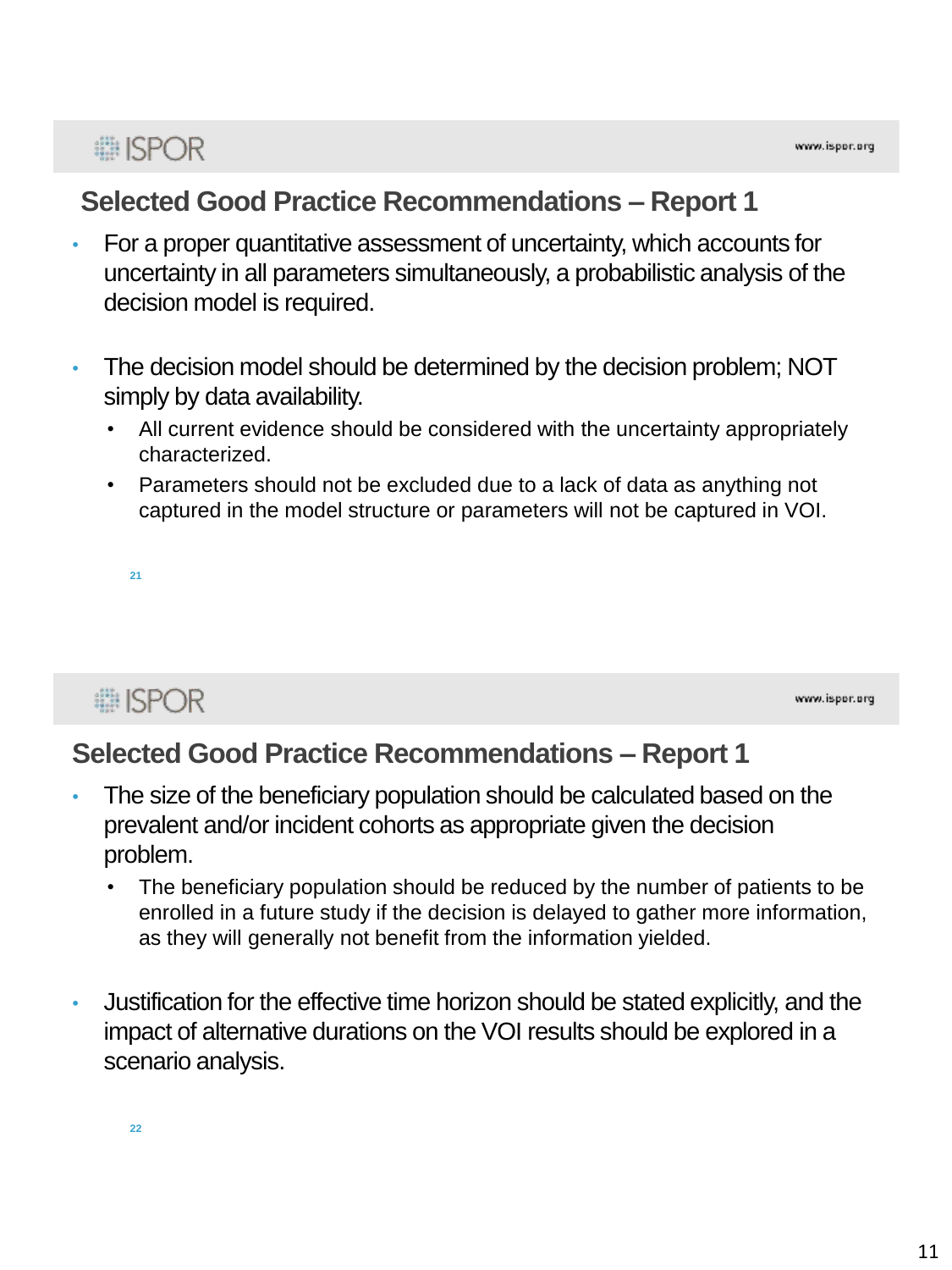## **Selected Good Practice Recommendations – Report 1**

- Population EVP(P)I should be calculated and compared against the costs of research to determine if further research is potentially worthwhile.
- EVPPI should be undertaken for groups of parameters where it is likely that further research would be informative for the whole group, rather than for individual parameters.
- EVSI estimates for each proposed study design should be compared to the expected costs of the study to determine if the specific study is valuable.
	- Where the number of proposed study designs is large, optimization methods can be used to identify the study with the greatest Expected Net Benefit of Sampling (ENBS) (Conti and Claxton, 2009).

**23**

# **■ISPOR**

www.ispor.org

## **Selected Good Practice Recommendations – Report 1**

- Other factors with potential relevance to decisions that should be considered in VOI analysis include:
	- 1. likelihood that research will be undertaken if an intervention is generally funded compared with being funded only in the context of research
	- 2. the extent of irreversible costs being incurred in delivering a new intervention
	- 3. whether other information of relevance is likely to emerge over time.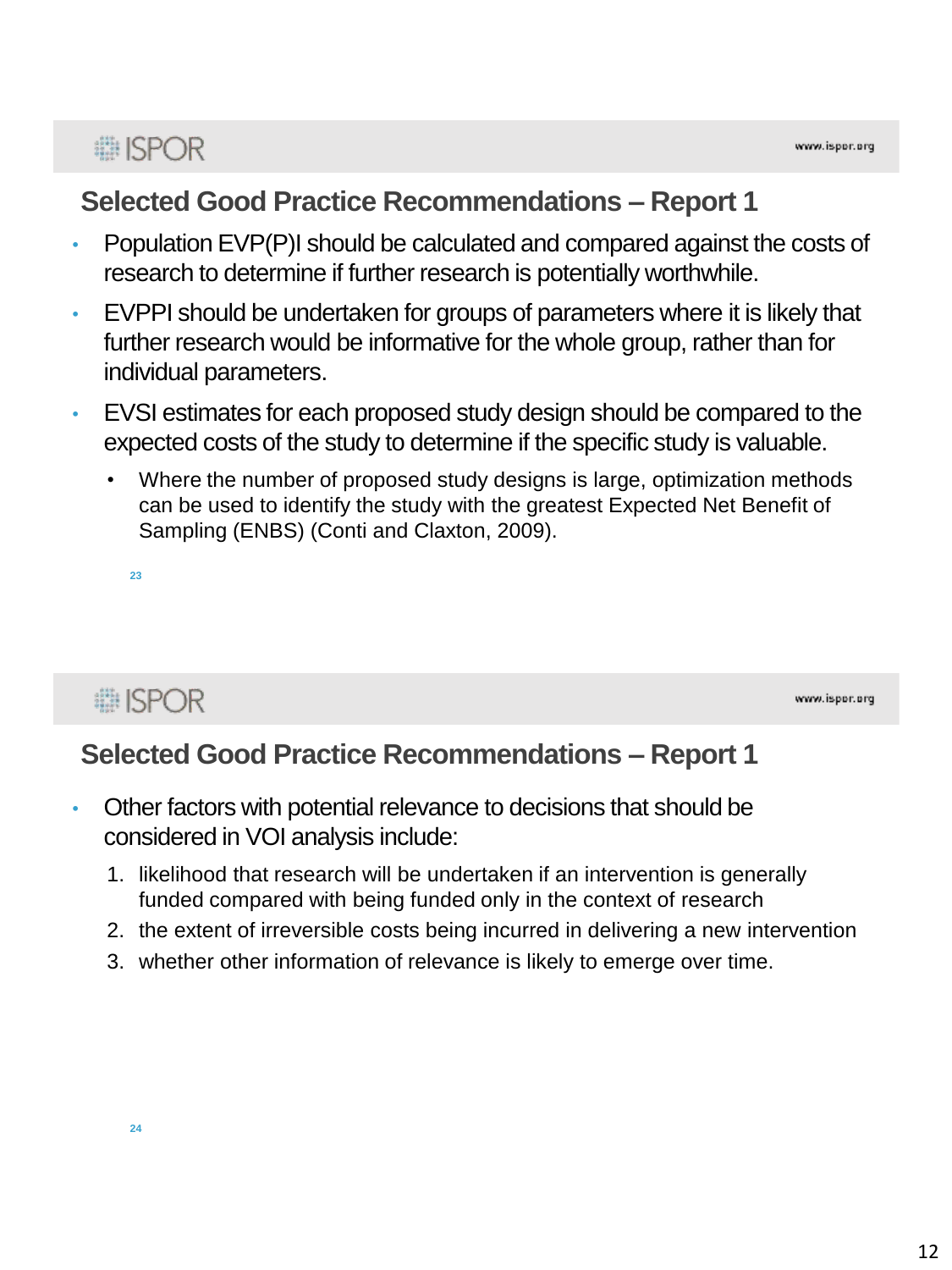

# **■ ISPOR**

www.ispor.org

## **Paper II Objectives**

- Detailed guidance and emerging good practices on the principal methods required for assessing the value of research to inform a range of decisions
- Primary audience for this report are methodologists or analysts who are responsible for undertaking and implementing VOI to support research decisions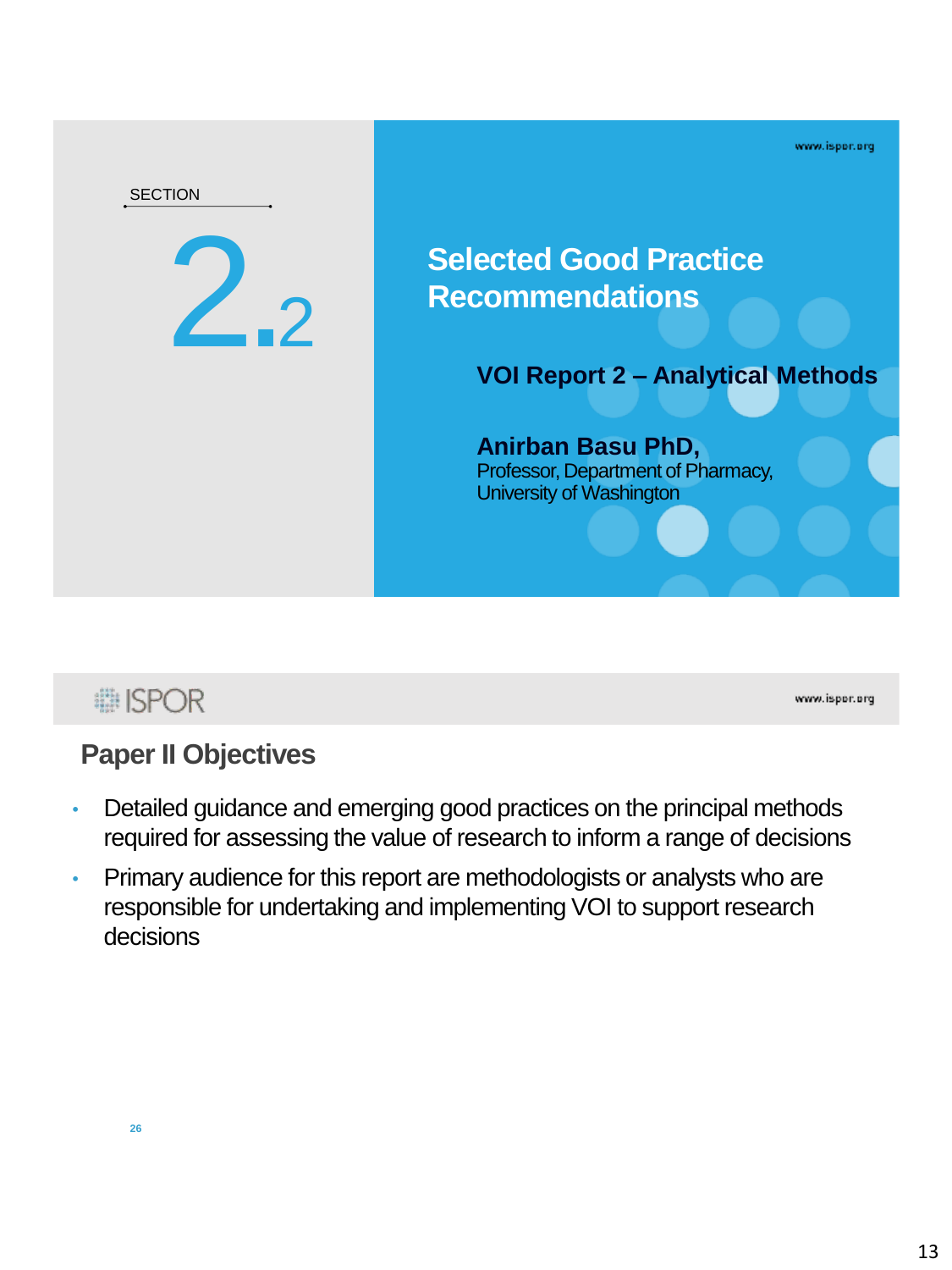## **Decision-making contexts where VOI helpful**

- 1. guiding commissioning and research prioritization decisions among competing research priorities;
- 2. informing conditional coverage decisions within health technology assessment, where decisions about the reimbursement of technologies can be delayed until research that is needed is mandated;
- 3. supporting early development decisions of new pharmaceutical or other medical products; and
- 4. identifying research needs and priorities in areas where there is limited evidence and important uncertainties

**27**

# **■ISPOR**

www.ispor.org

# **VOI Calculations & Reporting**

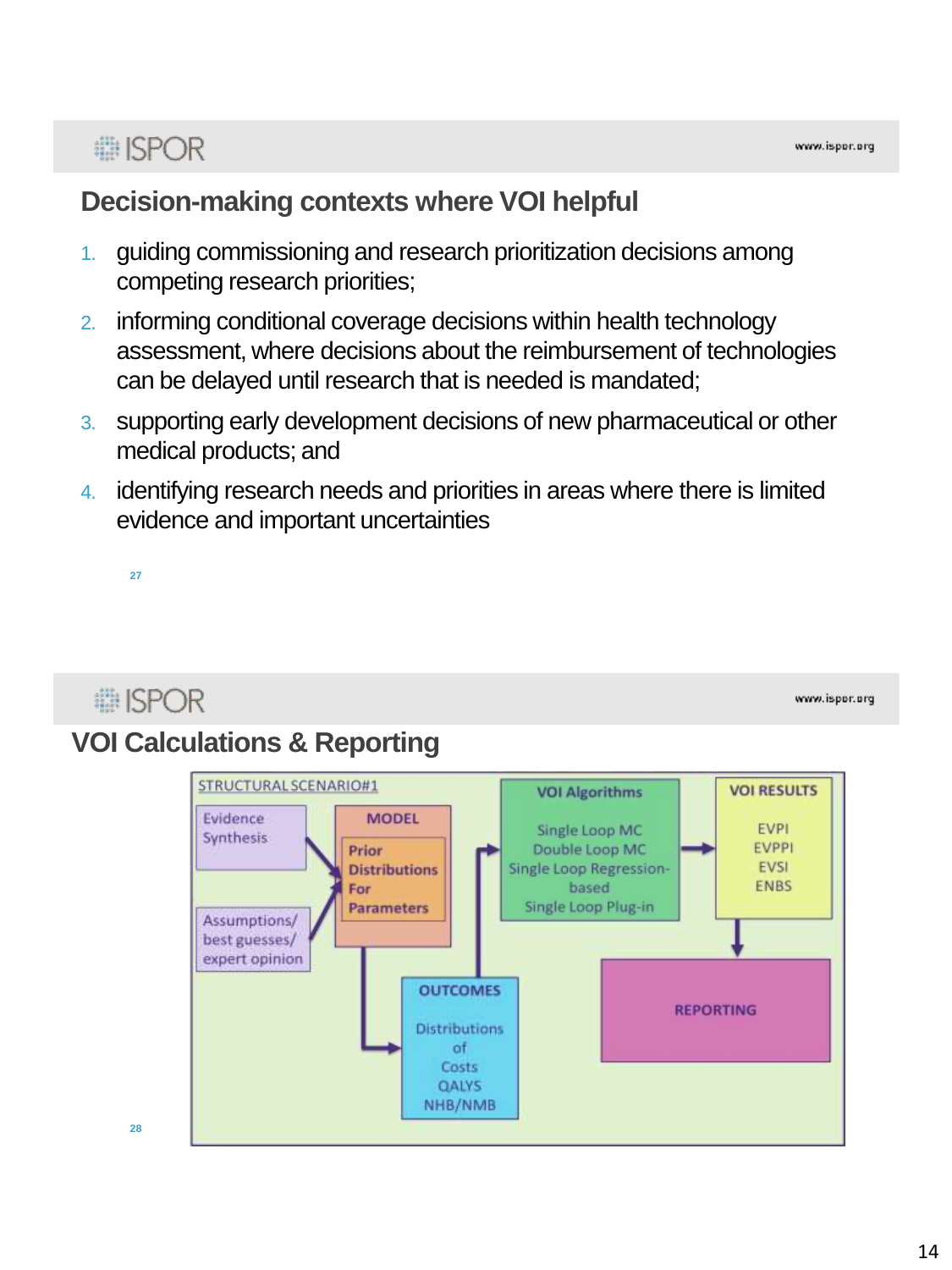# **■ISPOR**

www.ispor.org

# **VOI Calculations & Reporting**



# **■ISPOR**

#### www.ispor.org

#### **Software**

- Usually implemented using spreadsheets or statistical software or programming language
	- MATA, STATA, R, WinBUGS, TreeAge
- The Sheffield Accelerated Value of Information (SAVI) web-based tool
	- http://savi.shef.ac.uk/SAVI/
- BCEAweb BCEA R package
	- https://egon.stats.ucl.ac.uk/projects/BCEAweb/
- VICTOR Value of Information for Cardiovascular Trial and Other comparative Research
	- https://sop.washington.edu/choice/research/research-projects/victor/ **<sup>30</sup>**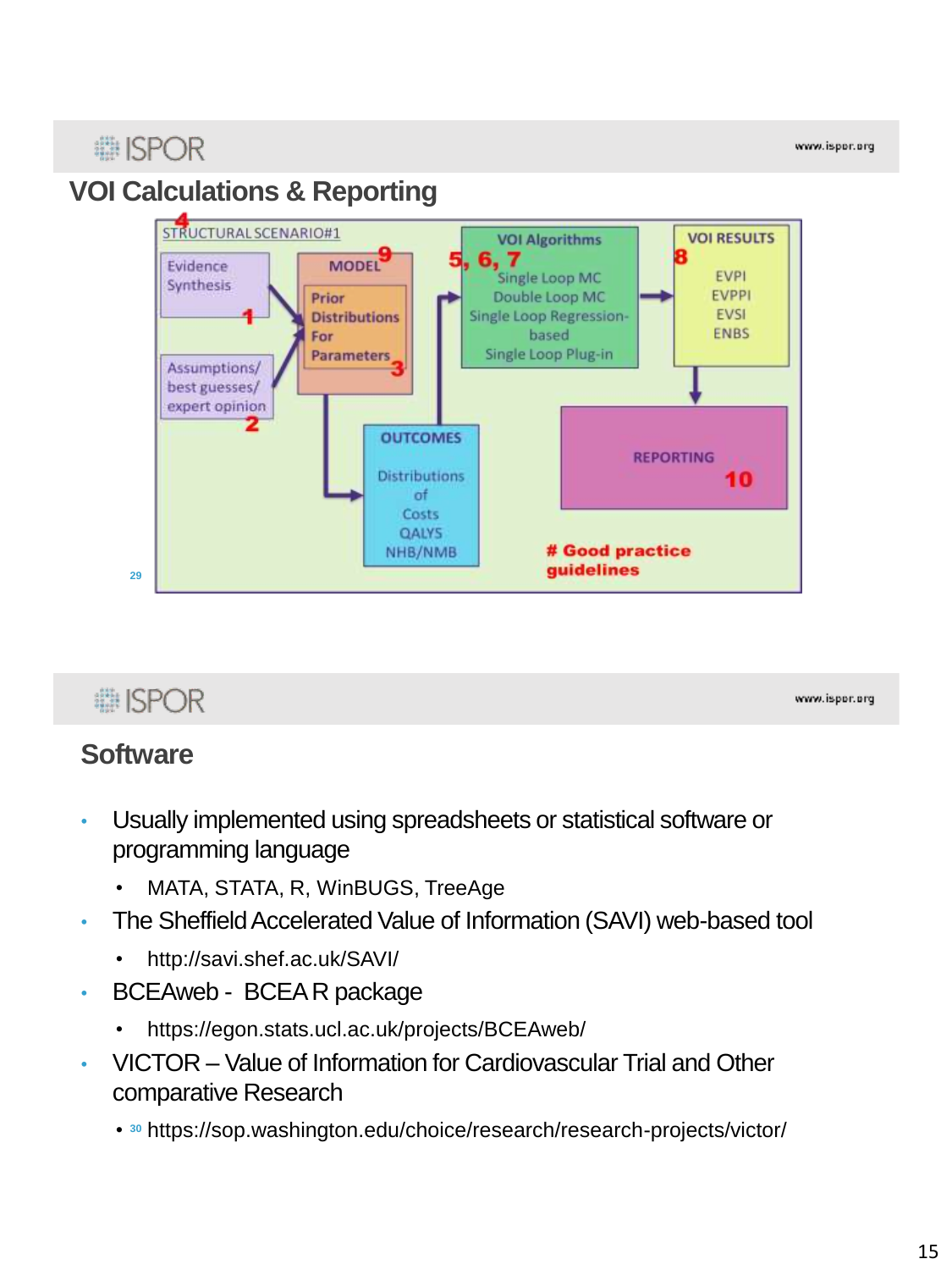

## **Panel Discussion**

**Rachael Fleurence, PhD,** National Evaluation System for Health Technology Coordinating Center (NESTcc), Medical Device Innovation Consortium (MDIC),

**Anirban Basu, PhD,** The Comparative Health Outcomes, Policy, and Economics (CHOICE) Institute, University of Washington,

**James Murray, PhD**, Global Health Outcomes, Center of Expertise, Eli Lilly and Company

**Gillian D Sanders Schmidler**, **PhD,** The Robert J. Margolis, MD, Center for Health Policy, Duke University, Washington, DC, USA

**Lotte Steuten, PhD, MSc**, Fred Hutchinson Cancer Research Center and The Comparative Health Outcomes, Policy, and Economics (CHOICE) Institute, University of Washington

# **■ISPOR**

www.ispor.org

## **Topics for Panel Discussion**

- 1. How could/should VOI methods be utilized within current decision-making frameworks?
- 2. How could/should decision-making frameworks be altered to allow greater use of VOI?
- 3. What needs to be done to improve understanding of VOI methods?
- 4. How could/should industry use VOI in stop/go decisions
- 5. How best to compare the value of research to the cost of research?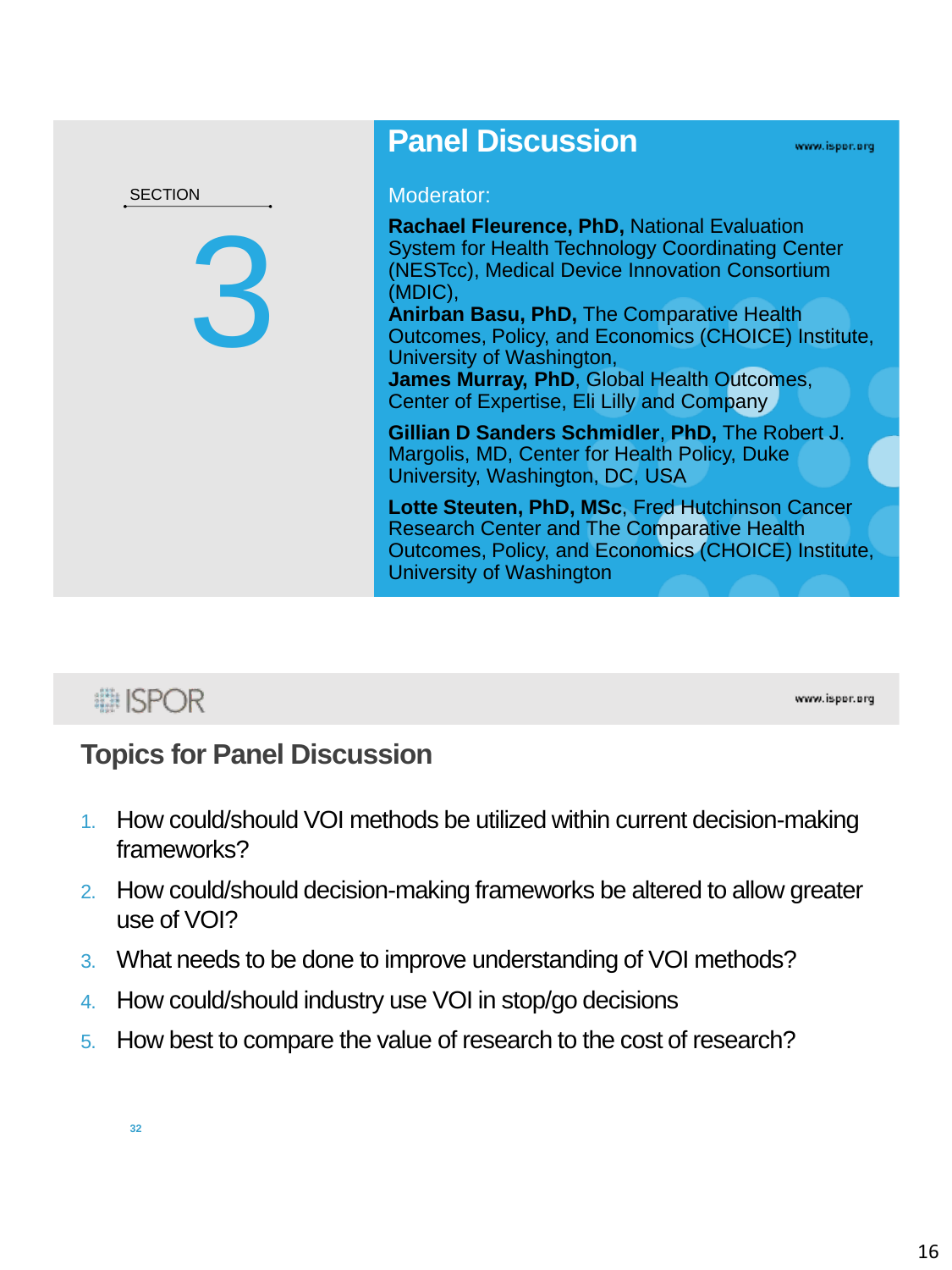#### **The task force reports will be submitted to** *Value in Health* **in Summer 2018. Expected publication is Fall 2018.**

#### VALUE OF INFORMATION ANALYSIS FOR RESEARCH DECISIONS: EMERGING GOOD PRACTICES

Value of Information Analysis for Research Decisions Emerging Good Practices:

- \* Report 1: Value of Information Analysis for Research Decisions Emerging Good Practices An Introduction
- . Report 2: Value of Information Analysis for Research Decisions Emerging Good Practices Analytical Methods

Thank you to those who reviewed these reports. Your insight and expertise contribute to the high quality, multi-perspective and consensus nature of ISPOR Good Practices for Outcomes Research Task Force Reports.

**33**

# **■ISPOR**

www.ispor.org

## **VOI Task Force Activities at Upcoming ISPOR Conferences**

- **VOI Short Course at ISPOR Europe 2018: Barcelona**
- **Abstract submission likely for ISPOR Europe 2018: Barcelona**

**[ISPOR Europe 2018](https://www.ispor.org/Event/index/2018Barcelona) | Centre de Convencions Internacional de Barcelona, Barcelona, Spain (10-14 November 2018) Abstract Submission Deadline: 13 June 2018**

#### • **Workshop at ISPOR Asia Pacific 2018: Tokyo**

**[ISPOR Asia Pacific 2018](https://www.ispor.org/Event/index/2018Tokyo) | Keio Plaza Hotel Tokyo, Tokyo, Japan (10-14 November 2018)**